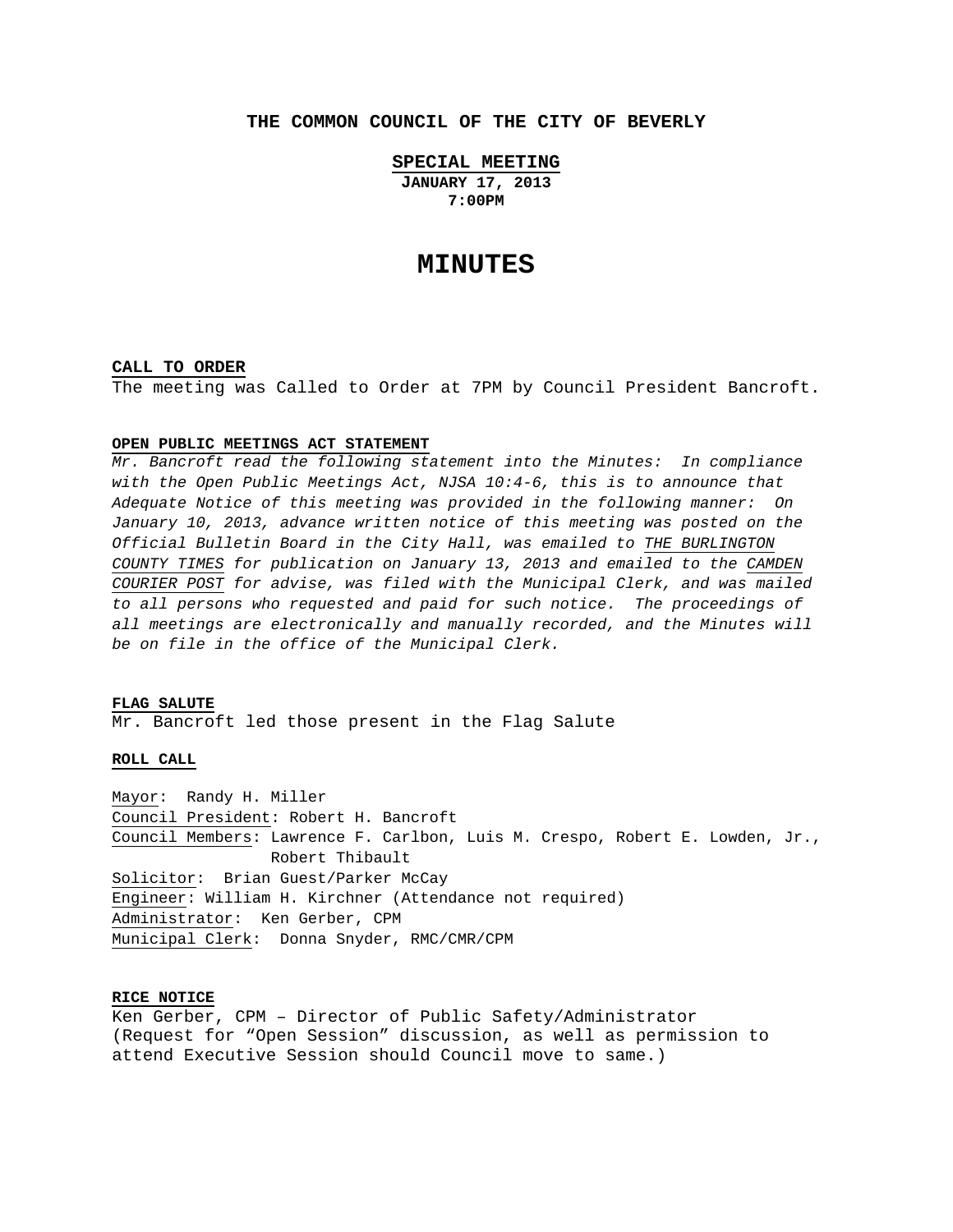Solicitor Brian Guest explained that the purpose of this Special Meeting was relative to Mr. Gerber as Beverly City Administrator/Director of Public Safety, and whether or not to continue his employ with the City. Mr. Guest further explained that a two-thirds vote is needed to remove without cause or continue employment. He further stated that Mr. Gerber will be heard in respect to this issue in Public Session.

Mr. Gerber was given the floor and reviewed his employment experience and accomplishments as Beverly City Administrator/Director of Public Safety, as well as his prior work background and accomplishments in the municipalities of Chatsworth, New Hanover, Hainesport and Springfield.

There being no further comment from Mr. Gerber, Mr. Bancroft asked for comments from Council. There were no comments from Council, except Mr. Crespo stated he felt the rest of Council had already made a decision prior to this meeting.

#### **PUBLIC COMMENT**

Public Comments in favor of Mr. Gerber retaining his position as Administrator/Director of Public Safety were made by many of those present including but not limited to: Mr. Perkins, Ms. Bates, Mr. Rahilly, Mr. Bass, Mr. Desjardins, Ms. Sebasco, Ms. Scott.

Solicitor Guest advised that deliberation can be made in Executive. Mr. Gerber questioned his attendance in Executive per his Rice Notice request. Solicitor Guest stated that Mr. Gerber was not permitted to attend during the deliberations.

Motion for Executive Session at 8PM by Thibault; Second by Lowden. Roll Call Vote: All Ayes, except Crespo-No.

### **EXECUTIVE SESSION**

#### **Resolution 2013-32:**

A Resolution of the Common Council of the City of Beverly to hold Executive Session in accordance with the Open Public Meetings Act, P.L. 1975, Chapter 231, permitting the exclusion of the Public from a meeting in certain circumstances which the Governing Body deem now exist: Discussion to be had on Personnel Issues and Legal Interpretations.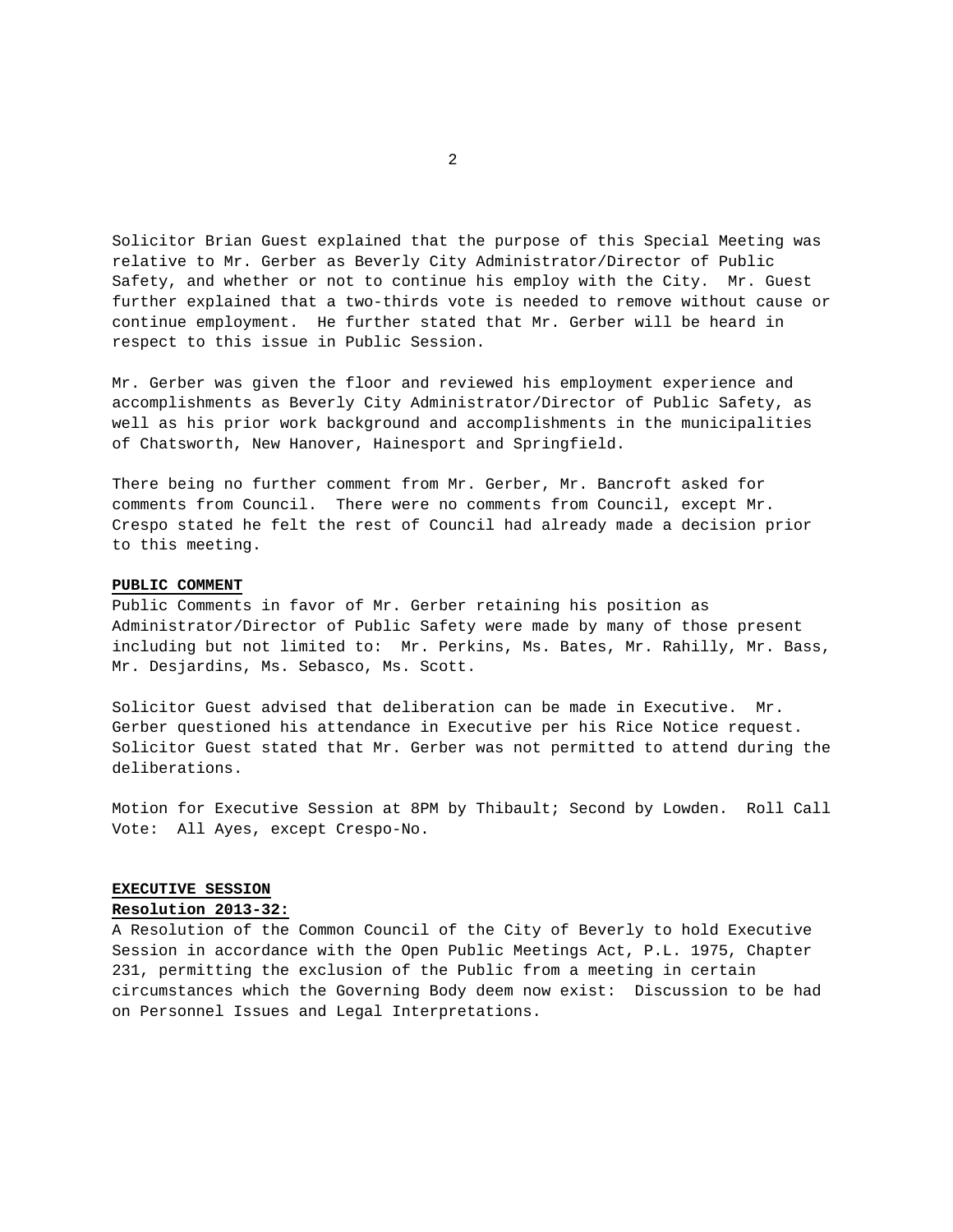# **ACTION AFTER EXECUTIVE SESSION:** YES\_X\_ (See below) NO\_\_\_

Motion by Mr. Crespo to extend Mr. Gerber's position for six (6) months to see the work done relative to both positions. There was no Second to the Motion. Motion dies.

Mr. Lowden made a Motion not to renew Mr. Gerber for both positions, but to terminate now and do a ninety (90) day payout; Second by Thibault.

Discussion: Mr. Lowden advised that his Motion was not personal as he hasn't worked with Mr. Gerber, but that the Council wants to go in a new direction. Mr. Crespo commented saying he felt Council was playing games and jeopardizing the town and should be ashamed of themselves.

Roll Call Vote – All Ayes, except Crespo-No. Motion Carried.

Motion by Mr. Carlbon for the Solicitor to research and return to Council a legal opinion regarding the "grey area" relative to filling the Vacancy on Council created by the resignation of Brian Perkins; Second by Thibault. Roll Call Vote – All in Favor, except Crespo-who Recused himself.

# **RESOLUTION 2013-33**

A Resolution of the Common Council of the City of Beverly terminating the employment of Kenneth C. Gerber as the Beverly City Administrator/Director of Public Safety effective immediately. Motion to Approve by Thibault; Second by Carlbon. Roll Call Vote – All in Favor – Aye, except Crespo-No. Motion Carried.

#### **PUBLIC COMMENTS**

Additional Public Comment was had by Mr. Perkins and Mr. Wright relative to not continuing Mr. Gerber's employ.

#### **IN RESPONSE TO PUBLIC: COUNCIL COMMENTS**

Council Member Thibault responded that this was an elected body charged with looking at what's best for Beverly as a whole, and that this Council the same as the previous Council will do what it feels is best, stating that Ken Gerber has done positive things and "thank you", but now we want to go in a new direction.

Council Member Carlbon stated that he felt three years was time enough to unite the divide in the Police Department, and that the move is in a new direction forward with better Public safety. He stated that Mr. Thibault is the Chair of the Police Department and that upstairs we have a Clerk and people and a Council that cares.